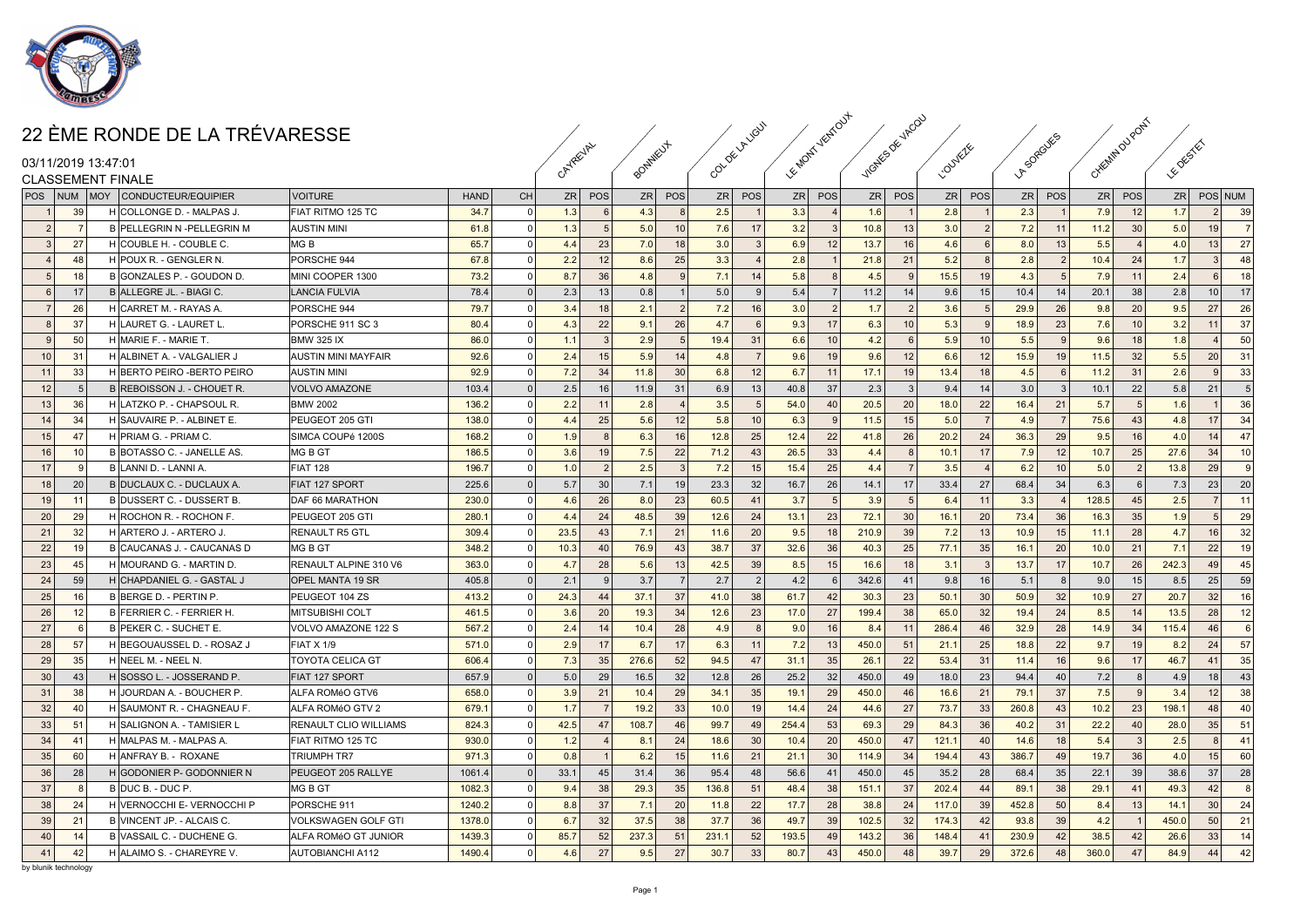

#### 03/11/2019 13:47:01

|                  |                | 22 ÈME RONDE DE LA TRÉVARESSE   |                              | Feody of Princip |                | <b>FS BALGSES</b> |                |           | ES & THERMES   |                |  |
|------------------|----------------|---------------------------------|------------------------------|------------------|----------------|-------------------|----------------|-----------|----------------|----------------|--|
|                  |                | 03/11/2019 13:47:01             |                              |                  |                |                   |                |           |                |                |  |
|                  |                | <b>CLASSEMENT FINALE</b>        |                              |                  |                |                   |                |           |                |                |  |
|                  |                | POS NUM MOY CONDUCTEUR/EQUIPIER | <b>VOITURE</b>               | <b>ZR</b>        | POS            | ZR                | POS            | <b>ZR</b> | POS NUM        |                |  |
| $\mathbf{1}$     | 39             | H COLLONGE D. - MALPAS J.       | FIAT RITMO 125 TC            | 3.2              | $\overline{4}$ | 1.1               | 3              | 2.7       | $\overline{4}$ | 39             |  |
| $\sqrt{2}$       | $\overline{7}$ | B PELLEGRIN N -PELLEGRIN M      | <b>AUSTIN MINI</b>           | 2.3              | $\mathbf{3}$   | 1.4               | 8              | 3.8       | 9              | $\overline{7}$ |  |
| $\sqrt{3}$       | 27             | H COUBLE H. - COUBLE C.         | MG B                         | 4.4              | $\bf8$         | 2.6               | 17             | 1.6       | $\mathbf{1}$   | 27             |  |
| $\overline{4}$   | 48             | H POUX R. - GENGLER N.          | PORSCHE 944                  | 3.4              | 6              | $1.1$             | $\overline{4}$ | 4.5       | 10             | 48             |  |
| $\overline{5}$   | 18             | B GONZALES P. - GOUDON D.       | MINI COOPER 1300             | 3.4              | $\sqrt{5}$     | 1.3               | 6              | 7.5       | 16             | 18             |  |
| $\,6\,$          | 17             | B ALLEGRE JL. - BIAGI C.        | LANCIA FULVIA                | 4.8              | 12             | 2.4               | 16             | 3.6       | 8              | 17             |  |
| $\overline{7}$   | 26             | H CARRET M. - RAYAS A.          | PORSCHE 944                  | 1.4              | $\mathbf{1}$   | 1.9               | 12             | 6.2       | 13             | 26             |  |
| $\bf 8$          | 37             | H LAURET G. - LAURET L.         | PORSCHE 911 SC 3             | 4.4              | 9              | 1.4               | 9              | 5.9       | 12             | 37             |  |
| $\boldsymbol{9}$ | 50             | H MARIE F. - MARIE T.           | <b>BMW 325 IX</b>            | 4.2              | $\overline{7}$ | 2.2               | 13             | 22.6      | 35             | 50             |  |
| 10               | 31             | H ALBINET A. - VALGALIER J      | <b>AUSTIN MINI MAYFAIR</b>   | 8.7              | 22             | 4.6               | 24             | 7.5       | 17             | 31             |  |
| 11               | 33             | H BERTO PEIRO - BERTO PEIRO     | <b>AUSTIN MINI</b>           | 6.8              | 18             | 2.3               | 15             | 2.5       | $\overline{2}$ | 33             |  |
| 12               | 5              | B REBOISSON J. - CHOUET R.      | <b>VOLVO AMAZONE</b>         | 2.1              | $\overline{2}$ | 5.2               | 26             | 3.4       | $\overline{7}$ | 5              |  |
| 13               | 36             | H LATZKO P. - CHAPSOUL R.       | <b>BMW 2002</b>              | 5.7              | 15             | 1.0               | $\overline{2}$ | 4.8       | 11             | 36             |  |
| 14               | 34             | H SAUVAIRE P. - ALBINET E.      | PEUGEOT 205 GTI              | 7.6              | 20             | 3.2               | 19             | 3.3       | 6              | 34             |  |
| 15               | 47             | H PRIAM G. - PRIAM C.           | SIMCA COUPé 1200S            | 8.6              | 21             | 6.7               | 28             | 7.7       | 18             | 47             |  |
| 16               | 10             | B BOTASSO C. - JANELLE AS.      | MG B GT                      | 4.8              | 11             | 4.8               | 25             | 7.4       | 15             | 10             |  |
| 17               | 9              | B LANNI D. - LANNI A.           | <b>FIAT 128</b>              | 124.2            | 44             | 1.4               | $\overline{7}$ | 12.1      | 21             | 9              |  |
| 18               | 20             | B DUCLAUX C. - DUCLAUX A.       | FIAT 127 SPORT               | 14.2             | 29             | 12.8              | 39             | 16.3      | 31             | 20             |  |
| 19               | 11             | B DUSSERT C. - DUSSERT B.       | DAF 66 MARATHON              | 4.6              | 10             | 0.9               | $\overline{1}$ | 3.1       | $\sqrt{5}$     | 11             |  |
| 20               | 29             | H ROCHON R. - ROCHON F.         | PEUGEOT 205 GTI              | 11.3             | 26             | 2.7               | 18             | 7.7       | 19             | 29             |  |
| 21               | 32             | H ARTERO J. - ARTERO J.         | <b>RENAULT R5 GTL</b>        | 9.0              | 23             | 1.2               | 5 <sup>1</sup> | 2.7       | $\mathbf{3}$   | 32             |  |
| 22               | 19             | B CAUCANAS J. - CAUCANAS D      | MG B GT                      | 13.7             | 28             | 9.6               | 33             | 15.8      | 28             | 19             |  |
| 23               | 45             | H MOURAND G. - MARTIN D.        | RENAULT ALPINE 310 V6        | 4.8              | 13             | 4.0               | 23             | 6.5       | 14             | 45             |  |
| 24               | 59             | H CHAPDANIEL G. - GASTAL J      | OPEL MANTA 19 SR             | 5.8              | 16             | 3.3               | 21             | 9.0       | 20             | 59             |  |
| 25               | 16             | B BERGE D. - PERTIN P.          | PEUGEOT 104 ZS               | 43.0             | 39             | 9.3               | 32             | 33.9      | 38             | 16             |  |
| 26               | 12             | B FERRIER C. - FERRIER H.       | <b>MITSUBISHI COLT</b>       | 9.9              | 24             | 77.3              | 47             | 16.0      | 30             | 12             |  |
| 27               | 6              | B PEKER C. - SUCHET E.          | VOLVO AMAZONE 122 S          | 66.1             | 42             | 3.3               | 20             | 13.1      | 22             | 6              |  |
| 28               | 57             | H BEGOUAUSSEL D. - ROSAZ J      | <b>FIAT X 1/9</b>            | 14.4             | 30             | 8.6               | 31             | 17.1      | 32             | 57             |  |
| 29               | 35             | H NEEL M. - NEEL N.             | <b>TOYOTA CELICA GT</b>      | 32.3             | 35             | 1.6               | 10             | 15.8      | 29             | 35             |  |
| 30               | 43             | H SOSSO L. - JOSSERAND P.       | FIAT 127 SPORT               | 6.6              | 17             | 1.7               | 11             | 15.6      | 27             | 43             |  |
| 31               | 38             | H JOURDAN A. - BOUCHER P.       | ALFA ROMéO GTV6              | 13.4             | 27             | 5.4               | 27             | 15.1      | 25             | 38             |  |
| 32               | 40             | H SAUMONT R. - CHAGNEAU F.      | ALFA ROMéO GTV 2             | 23.5             | 32             | 7.8               | 30             | 15.1      | 26             | 40             |  |
| 33               | 51             | H SALIGNON A. - TAMISIER L      | <b>RENAULT CLIO WILLIAMS</b> | 42.8             | 38             | 11.6              | 38             | 20.6      | 34             | 51             |  |
| 34               | 41             | H MALPAS M. - MALPAS A.         | FIAT RITMO 125 TC            | 5.2              | 14             | 20.2              | 41             | 272.7     | 44             | 41             |  |
| 35               | 60             | H ANFRAY B. - ROXANE            | <b>TRIUMPH TR7</b>           | 11.1             | 25             | 2.2               | 14             | 198.6     | 42             | 60             |  |
| 36               | 28             | H GODONIER P- GODONNIER N       | PEUGEOT 205 RALLYE           | 164.6            | 46             | 26.5              | 42             | 39.5      | 40             | 28             |  |
| 37               | 8              | B DUC B. - DUC P.               | MG B GT                      | 306.7            | 49             | 11.5              | 37             | 19.2      | 33             | 8              |  |
| 38               | 24             | H VERNOCCHI E- VERNOCCHI P      | PORSCHE 911                  | 540.0            | 50             | 9.7               | 34             | 14.0      | 24             | 24             |  |
| 39               | 21             | B VINCENT JP. - ALCAIS C.       | <b>VOLKSWAGEN GOLF GTI</b>   | 110.2            | 43             | 27.2              | 43             | 284.2     | 45             | 21             |  |
| 40               | 14             | B VASSAIL C. - DUCHENE G.       | ALFA ROMéO GT JUNIOR         | 37.6             | 37             | 38.6              | 46             | 27.9      | 37             | 14             |  |
| 41               | 42             | H ALAIMO S. - CHAREYRE V.       | <b>AUTOBIANCHI A112</b>      | 15.1             | 31             | 3.9               | 22             | 38.7      | 39             | 42             |  |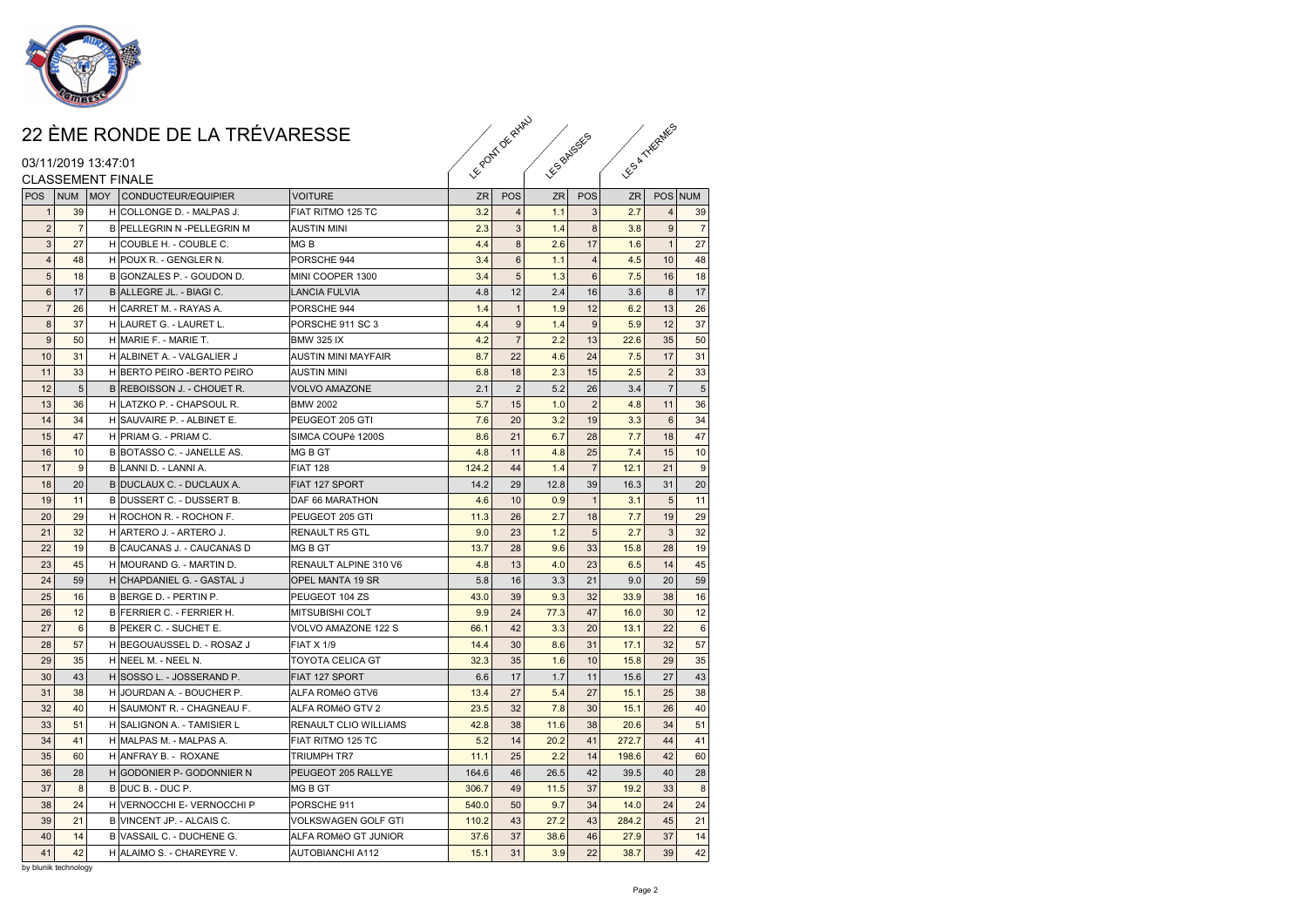

|     |    |                     | 22 ÈME RONDE DE LA TRÉVARESSE   |                               |             |           |                   | 2EVAL |           |     |                   | <b>VGUT</b>    |       | VENTU          |              |        |                  |                 |        | 385 |                 |                 |                  |              |  |
|-----|----|---------------------|---------------------------------|-------------------------------|-------------|-----------|-------------------|-------|-----------|-----|-------------------|----------------|-------|----------------|--------------|--------|------------------|-----------------|--------|-----|-----------------|-----------------|------------------|--------------|--|
|     |    | 03/11/2019 13:47:01 |                                 |                               |             |           |                   |       |           |     | ଟ∕                |                |       |                | <b>NESOE</b> |        | $\sim$<br>$\sim$ |                 |        |     | <b>High!</b>    |                 | 65               |              |  |
|     |    |                     | <b>CLASSEMENT FINALE</b>        |                               |             |           |                   |       |           |     |                   |                |       |                |              |        |                  |                 |        |     |                 |                 |                  |              |  |
|     |    |                     | POS NUM MOY CONDUCTEUR/EQUIPIER | <b>VOITURE</b>                | <b>HAND</b> | <b>CH</b> | ZR                | POS   | <b>ZR</b> | POS | ZRI               | POS            |       | $ zR $ POS     |              | ZR POS | <b>ZR</b>        | POS             | ZR     | POS | ZR <sup>I</sup> | POS             |                  | ZR POS NUM   |  |
| 42  |    |                     | H TARBOURIECH - TARBOURIECH     | ALFA ROMéO GTV 2.0 BERTO      | 1542.6      |           | 62.3              | 50    | 37.3      |     | 104.6             |                | 140.8 | 46             | 110.9        | 33     | 302.6            | 47              | 217.3  |     | 14.2            | 33 <sup>1</sup> | 45.8             |              |  |
| 43  |    |                     | H GRAVE C. - CANONNE M.         | RENAULT R5 GT TURBO           | 1792.5      |           | 54.7              | 48    | 67.C      | 421 | 65.5              |                | 163.7 | 47             | 116.9        | 35     | 540.0            | 50 <sub>1</sub> | 360.6  | 45  | 19.9            |                 | 45.2             | 38           |  |
| 44  |    |                     | H TAMISIER S. - MATHIEU M.      | <b>RENAULT CLIO WILLIAMS</b>  | 1866.0      |           | 171.9             | 53    | 305.C     | 53  | 92.1              |                | 197.2 | 50             | 435.6        |        | 76.2             | 34              | 22.3   | 25  |                 | 29              | 45.3             | 39           |  |
| 45  |    |                     | H FLORENS C- FRATANGELI O       | MERCEDES 450 SLC              | 2610.7      |           | 19.2              |       | 237.      | 50  | 15.4              |                | 100.4 | 44             | 450.0        | 50     | 265.2            |                 | 66.1   | 33  | 1081            |                 | 66.8             | 43           |  |
| 46  |    |                     | H DELARBRE JM. - MURAT B.       | MINI 1000 COOPER              | 3090.3      |           | 21.3              | 42    | 02.4      | 45  | 414.5             |                | 206.9 | 52             | 403.9        | 42     | 350.0            | 48              | 318.3  | 44  | 83.9            |                 | 121.8            | $\mathbf{A}$ |  |
| 47  | 23 |                     | H DEGIOVANNI Y- DEGIOVAN A      | LANCIA BéTA VOLUMEX           | 3113.6      |           | 10.1 <sub>1</sub> | 39    | 135.1     | 47  | 12.9              |                | 30.0  | 34             | 450.0        | 44     | 29.2             | 26 <sup>1</sup> | 365.2  |     | 2000.0          |                 | 9.0 <sub>1</sub> | 26           |  |
| ABA |    |                     | B GORI A. - GORI L.             | <b>AUTOBIANCHI A112</b>       |             |           | 2.1               |       | 3.2       |     | 8.4               |                | 8.0   |                | 3.6          |        |                  |                 |        |     |                 |                 |                  |              |  |
| ABA |    |                     | H CARRET J. - COLLY M.          | PEUGEOT 505                   |             |           | 34.2              | 46    | 51.2      | 40  | 43.8              |                | 123.8 | 45             | 1327.4       | 52     | 3000.0           | 51              | 3000.0 | 51  | 2000.0          |                 | 1500.0           |              |  |
| ABA |    |                     | H LORY F. - LORY V.             | LANCIA MONTE CARLO GR4        |             |           | 74                | 33    | 5.6       |     | 17.9 <sub>1</sub> | 2 <sup>0</sup> | 11.5  | 21             | 280.3        |        | 87.4             | 37 <sup>1</sup> | 363.4  | 46  | 2000.0          |                 |                  |              |  |
| ABA |    |                     | H VANDERSTEEN M- VANDERSTE      | RENAULT CLIO WILLIAMS         |             |           | 75.1              | 51    | 87.5      |     | 82.5              |                | 23.5  | 3 <sup>1</sup> | 61.0         | 28     | 407.8            |                 | 36.8   | 30  |                 |                 | 18.3             |              |  |
| ABA |    |                     | H COCO F. - VINCENT A.          | <b>RENAULT 5 ALPINE TURBO</b> |             |           | 6.1               | 31    | 65.8      |     | 91.9              |                | 184.1 | 48             | 74.2         | 31     | 114.2            | 38              | 32.1   | 27  | 358.7           |                 | 35.2             | 36           |  |
| ABA |    |                     | H TAMISIER L. - TIRAT C.        | <b>RENAULT CLIO WILLIAMS</b>  |             |           | 57.4              | 49    | 76.9      | 44  | 33.5              |                | 206.8 |                | 2014.3       | 53     | 3000.0           |                 | 3000.0 | 52  | 2000.0          |                 | 98.0             | 45           |  |